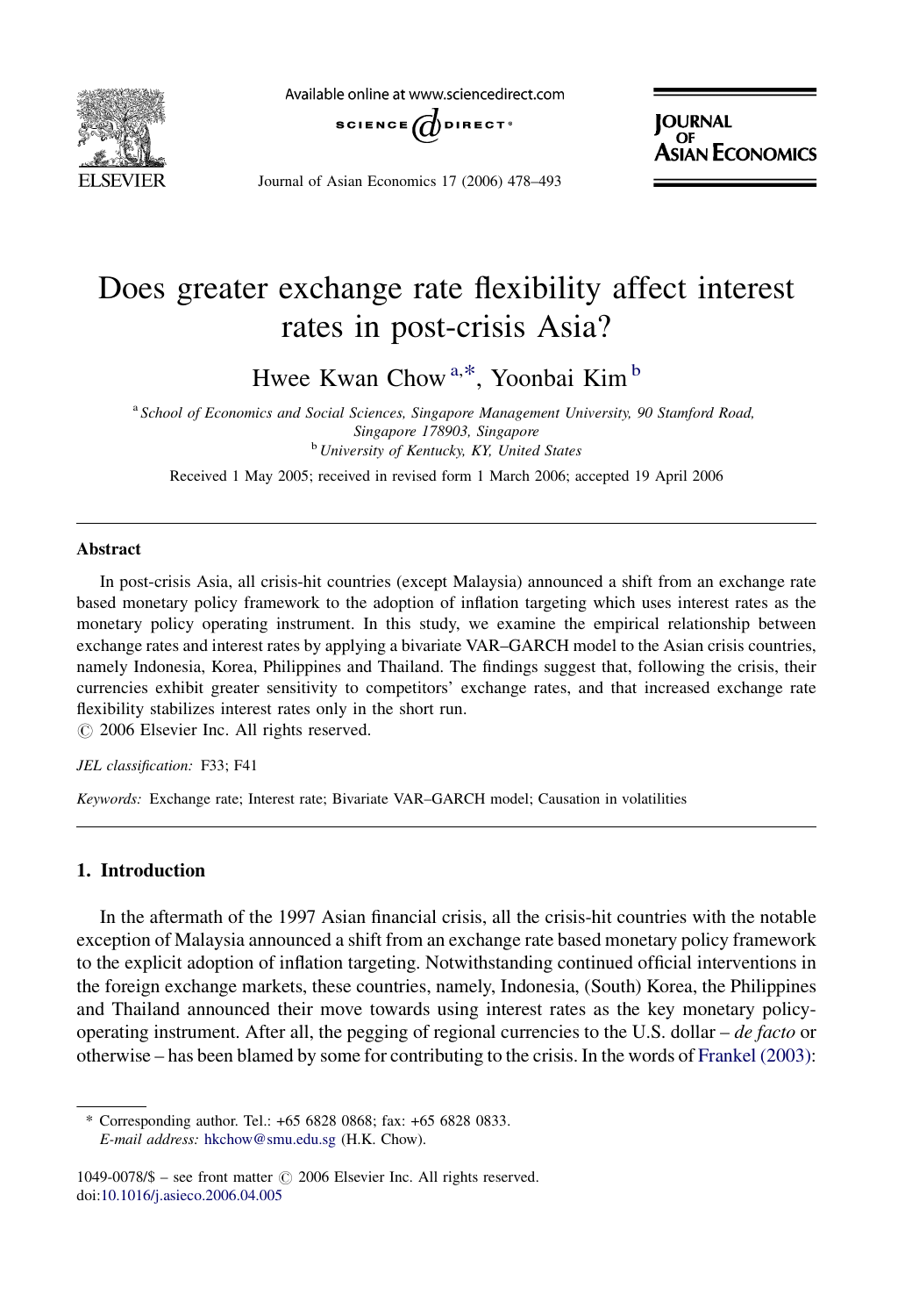''The fact that the (U.S.) dollar had occupied a larger role in East Asian monetary arrangements than the U.S. played in their economies made an eventual mismatch inevitable.''

The experiences of the Asian crisis economies pose several interesting questions. In particular, are the exchange rates of these countries now more responsive to international pressures than before? Does greater exchange rate flexibility help reduce interest rate volatility? To examine these issues, we explore the empirical relationship between the exchange rates and interest rates of the four Asian crisis countries mentioned above. Malaysia chose to impose capital controls in September 1998 and installed a fixed exchange rate. These measures have apparently succeeded in stabilizing not only the exchange rate but also the interest rate. Hence, we excluded Malaysia from the analysis. $<sup>1</sup>$ </sup>

There are two opposing views on the impact of exchange rate flexibility on interest rate variability. The first is that there is a negative relationship between the volatilities of the exchange rate and the interest rate, which this paper terms the *volatility tradeoff hypothesis*. It is conventionally argued that greater exchange rate variability is stabilizing in the sense that it releases the pressures on the economy and promotes stability in such macroeconomic aggregates as interest rates, money supply and output. Indeed, one of the traditional advantages of floating exchange rates is that interest rates are more stable as the monetary authority is freed from the burden of maintaining a fixed exchange rate [\(Reinhart & Reinhart, 2001](#page--1-0)). Conversely, fixing the exchange rate induces intersectoral or intertemporal shifts in volatilities to other variables [\(Frenkel & Mussa,](#page--1-0) [1980](#page--1-0); [Frankel & Rose, 1995](#page--1-0); [Rose, 1995](#page--1-0)). In this view, the Asian financial crisis is cited as an example of such volatility shifts under fixed or tightly managed exchange rate regimes.<sup>2</sup>

On the other hand, to the proponents of more stable exchange rates, exchange rate movements are excessive and often unrelated to economic fundamentals ([Cooper, 1999\)](#page--1-0). Exchange rate flexibility may hamper international trade in goods and financial assets by introducing exchange risk. On this view, exchange rate flexibility itself creates noise and additional risks in the economy [\(McKinnon, 2001; Nurkse, 1944](#page--1-0)). We call the transfer of volatility from exchange rates to interest rates the *enhanced risk hypothesis*, which postulates that the volatilities of exchange rates and interest rates are positively related.

When considering the interaction between exchange rates and interest rates, it is necessary to control for the influence of extraneous factors. In the context of East Asia, we consider three major sources of shocks to regional financial markets: the U.S. interest rate, the yen-dollar exchange rate, and the average dollar exchange rate of neighboring countries. First, the U.S. interest rate measured by the federal funds rate sets a basic point of reference in financial markets that are closely linked to those of the U.S. Second, fluctuations in the yen-dollar exchange rate strongly affect the East Asian economies. Indeed, the sharp depreciation of the yen that started in 1995 has been considered to be a contributing factor to the Asian financial crisis. $3$  Third, the average of the dollar exchange rates of neighboring countries captures the effects of competition

 $<sup>1</sup>$  Although weekly data on interest rate and exchange rate volatility for Malaysia are available for over a year in the</sup> immediate aftermath of the crisis, these are not sufficient for the estimation of bivariate VAR–GARCH models used in this paper as such models are highly data intensive.

<sup>&</sup>lt;sup>2</sup> The usual prescription to avoid financial crisis due to the insurance-effect of near pegged exchange rates includes greater exchange rate flexibility on the grounds that it would moderate otherwise volatile capital flows and help reduce excessive boom-bust cycles associated with capital flows. See, inter alia, [Radelet and Sachs \(1998\)](#page--1-0) and [Corsetti, Pesenti,](#page--1-0) [and Roubini \(1999\)](#page--1-0).<br><sup>3</sup> [Kwan \(1994\)](#page--1-0) argues for a yen bloc in East Asia on the grounds that pegging to the yen will benefit countries that have

an export structure similar to that of Japan by stabilizing output.